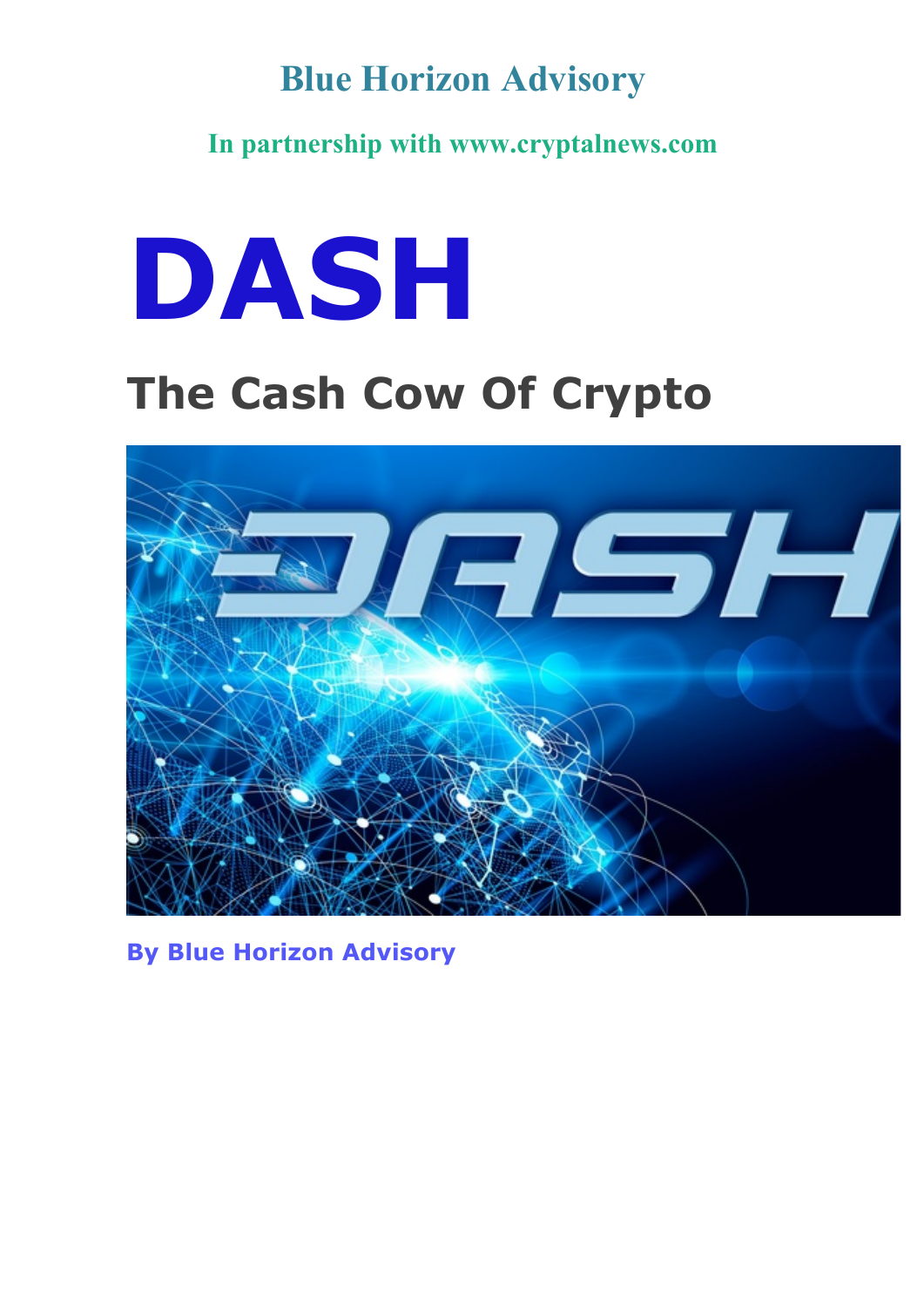

# **CONTENT**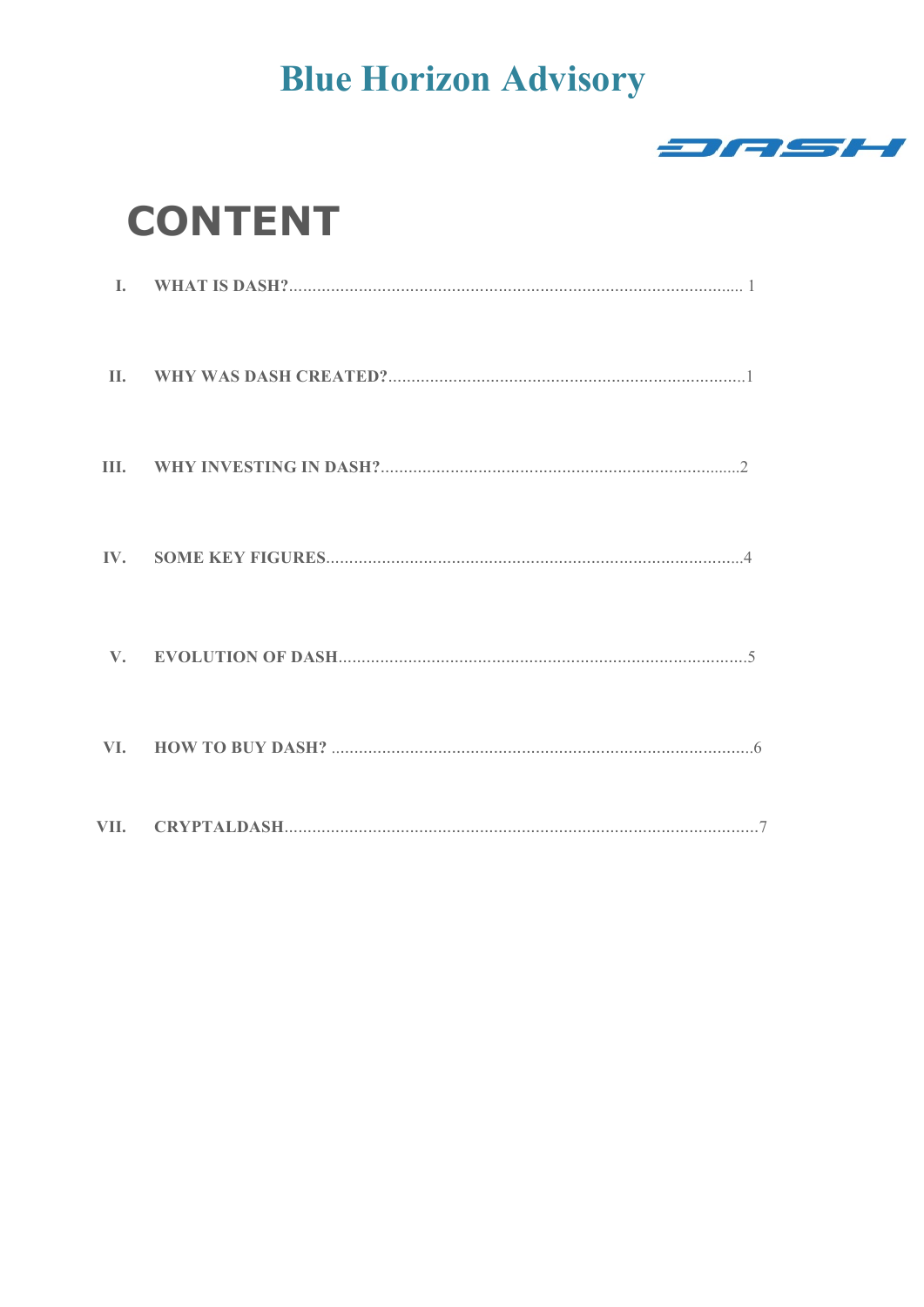#### **In partnership with www.cryptalnews.com**

# *I. What is Dash?*

Although being based on the Bitcoin software, Dash aims to solve the main problems and limitations characterizing Bitcoin.

In fact, the "next-generation" cryptocurrency presents many improvements to the bitcoin technology in a matter of transaction speed, privacy, and governance, which grants it the legitimacy of its name "Digital cash", for all the similarities that it shares with physical cash in that sense.

Dash features and improvements have made from this cryptocurrency a payment-focused.

# *II. Why Was Dash Created?*

Dash was created four years ago on 18 January 2014 by its developer **Evan Duffield**.

Dash was originally released as XCoin (XCO). In February 2014, the name was changed to "Darkcoin". And on 25 March 2015, Darkcoin was rebranded as "Dash".

Evan Duffield came across Bitcoin in 2010 and was impressed by its technology. But he soon realized that Bitcoin was not private and fast enough.

He had many ideas on how to make Bitcoin anonymous, but he knew that Bitcoin's core developers wouldn't allow him to do so, as the core's code would need to be changed for this.

So to change this primary drawback of Bitcoin, Evan decided to use Bitcoin's core code and build his own cryptocurrency- this is what we know of today as Dash.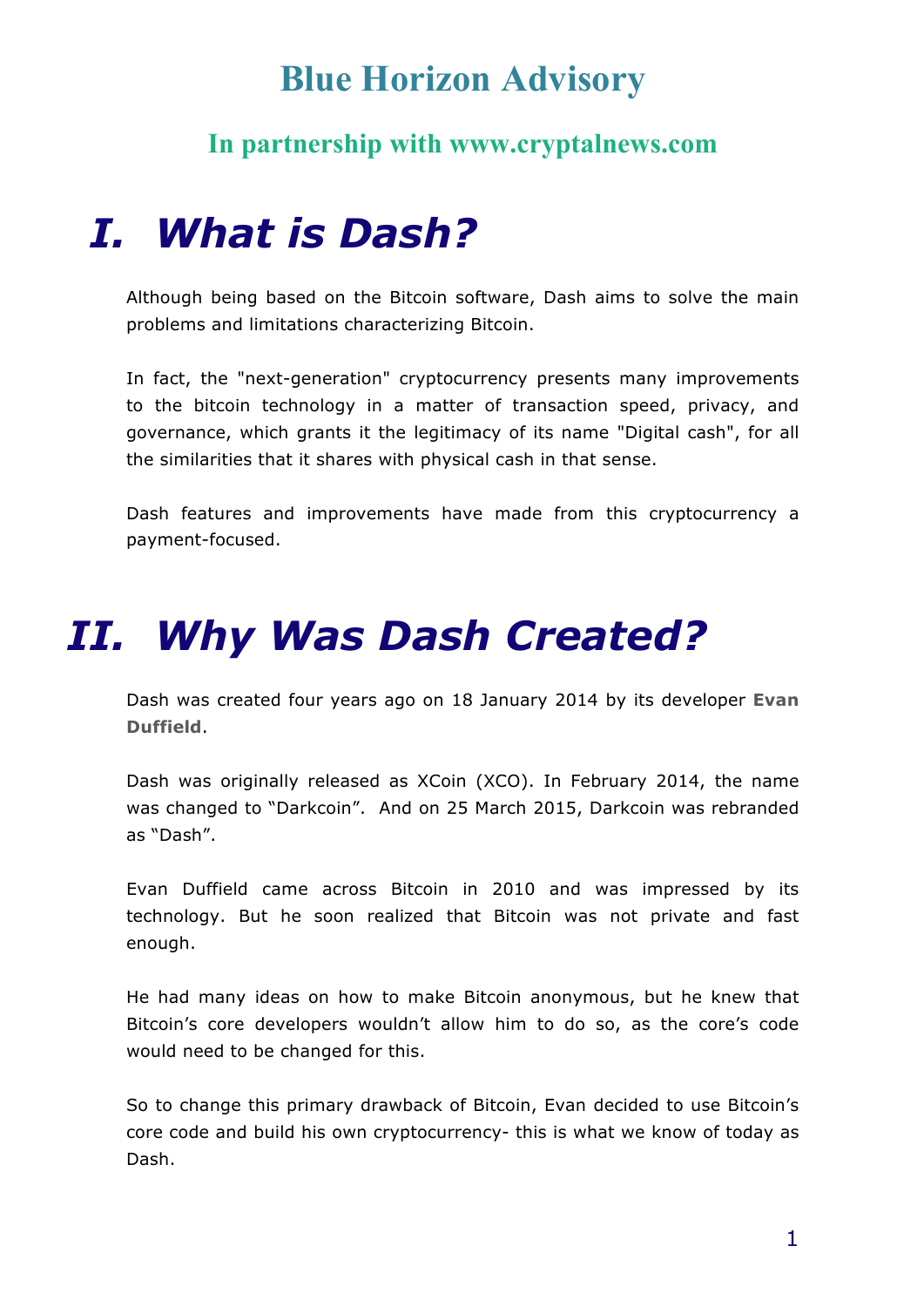

# *III. Why Investing On Dash?*

In simple terms, here are the main features of Dash :

o *Private send* 

With Bitcoin, transactions are published to the blockchain and you can prove who made them or to whom, but with Dash, the anonymization technology makes it impossible to be trackable. Payments are private and no one can then track the transactions or Identify the owner. This feature known as Private Send lets technically the user send his funds privately by utilizing a mixing protocol between several other transactions, which makes it very hard/impossible to identify information about every single transaction. This feature is optional, meaning that the user can choose to apply it, and if so the max amount of the transaction should not exceed 1000 Dash.

o *Instant Send* 

An option that allows the user to perform Dash transactions instantly (within 1.5 seconds).

It also solves the double-spending issue; the instant confirmation of the transaction makes it impossible to use the same coin more than once. While this option is not automatic nor mandatory, **Dash has an average confirmation time of about 2.5 minutes compared to Bitcoin's average of about 10 minutes**.

#### o *Very Low Fees*

Compared to Bitcoin's average and median transaction fees, \$1.62 and \$0.36 respectively, Dash's are \$0.38 and \$0.01.

o *A Revenue Sharing Model*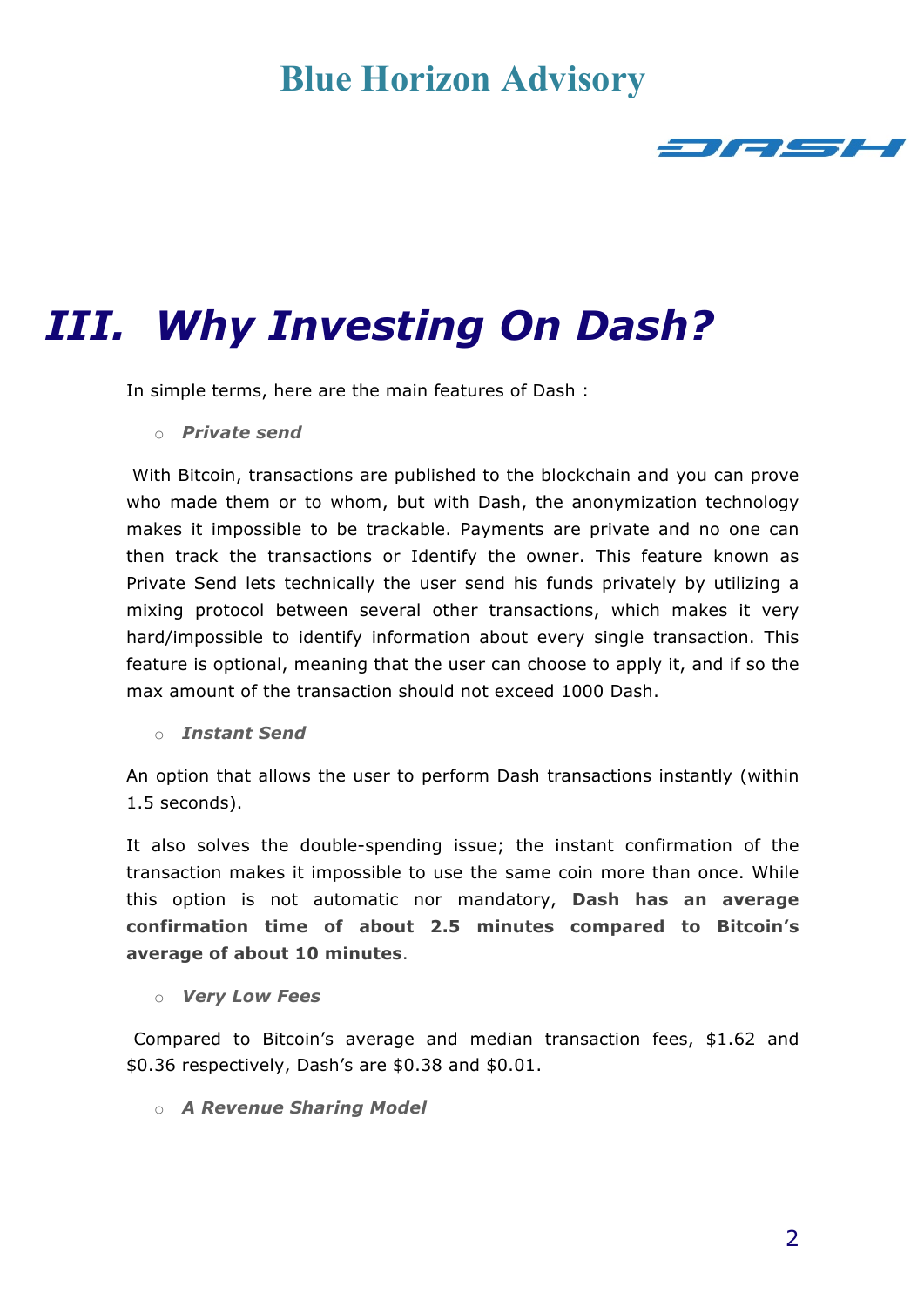

One of Dash's most unique features is its **Masternode system**. In fact, Dash comes with a tier-2 infrastructure, called Masternodes, that enables the special features such as instant send, in addition to forming a decentralized

governance system by participating through their votes rights in the budget allocation.

Technically, anyone with a server can become a Masternode, as long as the following conditions are satisfied :

- ü *1000 Dash: A Masternode should prove the ownership of 1000 Dash, and have constantly a balance of at least 1000 dash. A Masternode can still use the 1000 dash and spend them, once his balance drops below that amount, the Masternode simply loses the eligibility of being in the Masternode network along with his votes rights.*
- ü *A server or a VPS installed with Linux: This can be obtained for a not more than 5 USD Vultr.com for instance.*
- ü *A dedicated IP address: which generally comes with a VPS/server.*

The incentives behind running Masternodes are found in the block reward program; they, in fact, receive 45% of the new mined blocks rewards, while the miners get 45%, the 10% left being used to fund Dash-related projects via the decentralized budget system.

In addition to that, Masternodes acquire 1 vote right that allows them to participate in the decentralized governance system and vote on the different treasury decisions to fund the projects that aim to develop the currency and guarantees the future directions.

Masternodes can be seen as the layer that protects and participate in the Dash evolution, in comparison to the miners who are simple nodes that don't necessarily care for the currency future.

#### o *Dash's Acceptance is Growing*

As awareness surrounding Dash grows, so too does the number of merchants accepting it. discoverdash.com is a great resource for finding merchants that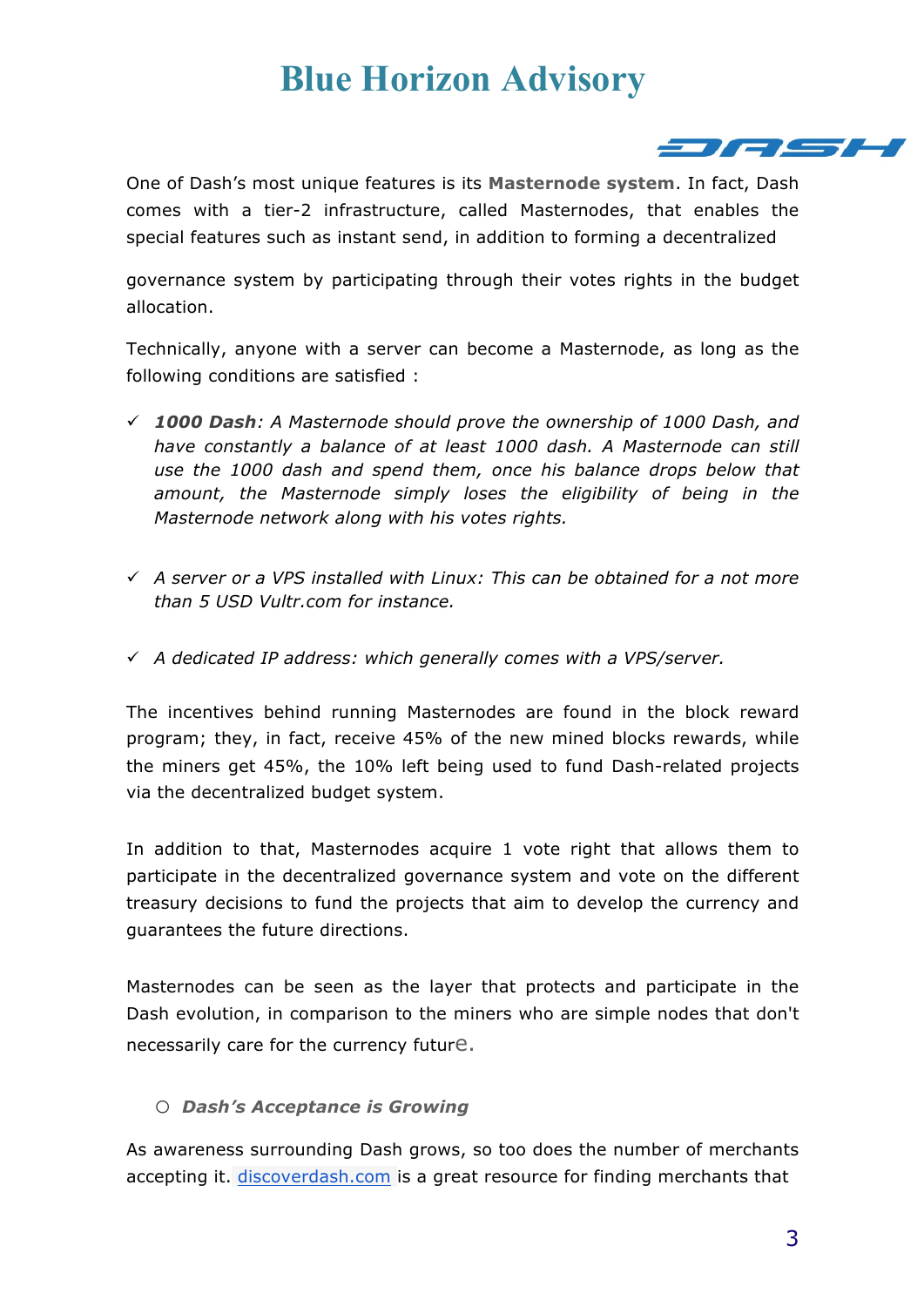

condone Dash payments, and currently lists over a thousand vendors worldwide. Through strategic targeting of both mainstream and untapped

markets, Dash can now be used in a huge variety of venues—from Apple's App Store to small-time merchants in nations like Venezuela.

# *IV. Some Key Figures*

| Founder                    | <b>EVAN DUFFIELD</b> |
|----------------------------|----------------------|
| <b>Release Date</b>        | 18 April 2014        |
| Circulating Supply*        | 8 253 224 DASH       |
| Maximum Supply**           | 18 900 000 DASH      |
| Privacy                    | Yes, optional        |
| <b>Blockchain Protocol</b> | Proof of Work        |
| <b>Transaction Fee</b>     | 0.0002 Dash /kB-avg  |
| Algorithm                  | X11                  |
| <b>Blocks Time</b>         | 2.5 minutes          |
| <b>Scalable</b>            | Yes                  |
| Rank                       | 14th                 |
| Market Cap***              | \$1 388 210 033      |
| Price***                   | \$168,20             |

**As per coinmarketcap.com**

*\* Current number of coins produced and circulating in the market*

**\*\*** *Maximum number of coins that will ever exist.*

*\*\*\* As of 12, August 2018*

At present, the circulating supply of Dash is 8.2 million, and it will reach 18 million in the year 2300.

**Dash has a variable block reward which decreases at a 7.1 % rate each year. The average block mining time is 2.5 minutes on the Dash blockchain, which makes it four times faster than Bitcoin.**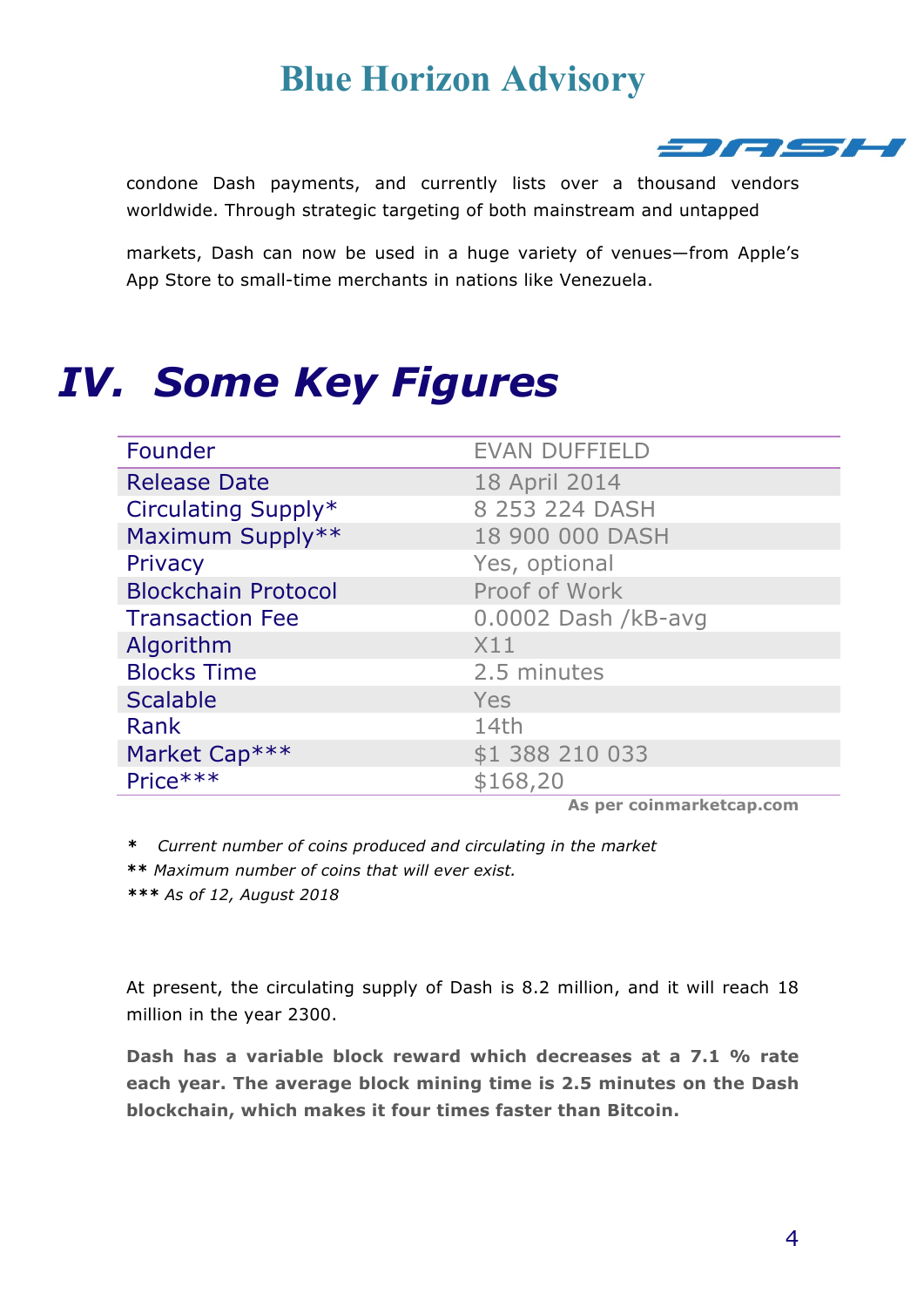

# *V. Evolution of DASH*

• *Evolution Since Its Launch\_As of 12, August 2018\_*



- $-$  Price (USD)  $-$  Price (BTC)  $\bullet$  24h Vol - Market Cap
- Since its inception, Dash has been one of the world's most successful cryptocurrencies. As of the publication of this paper, it has a market cap of just under \$1,4 billion, **making it the 14th most valuable cryptocurrency out of over 1,800 in total.**
- **The Dash price in February 2014 was \$ 0.02** and after that, **it has grown at +10,00,000% rate**. And since last December of 2016, it has increased more than +1500% from its per unit price of \$11.
- Though it has competitors, like Monero and PIVX, **Dash is more flexible and ready to use, and it has a really solid infrastructure**. All this sets Dash apart from the crowd and makes it a promising currency worthy of investment.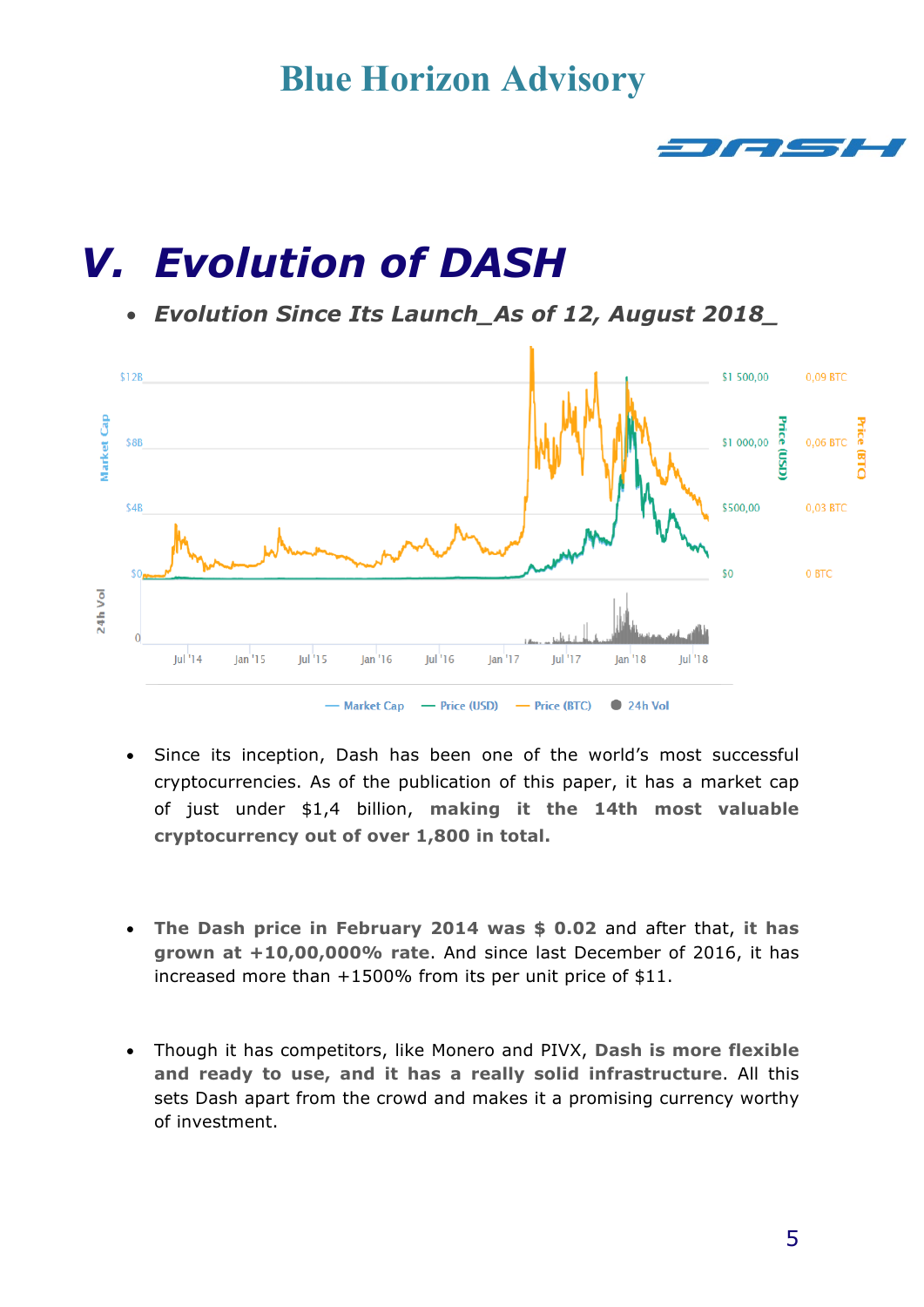

# *VI. How to Buy Dash?*

**Here are the primary ways to purchase and invest in Dash.**

- $\checkmark$  **Crypto Exchanges:** Most crypto exchanges trade Dash. The official altcoin website has the full list of exchanges -*dash.org/exchanges*-However, bear in mind that all exchanges have equal trading volume, and for maximum liquidity, you should opt for those that *have higher trading volumes. You can check which exchanges have the greatest Dash trading volume on coinmarketcap.com/currencies/dash/#markets*
- ü *Direct Purchases:* Most crypto exchanges require you to already own major cryptocurrencies such as Bitcoin in order to buy Dash. Nevertheless, some exchanges—including Bitfinex, Wex, and Kraken—do allow you to buy Dash with fiat currencies.

If you prefer not to use an exchange, websites such as Wall of Coins and Changelly allow you to buy Dash using various forms of fiat currencies. Services like ShakePay, Wirex, and Spectrocoin offer Dash Debit Cards that can be topped up using fiat currencies as well.

- $\checkmark$  **ATMs:** Bitcoin ATMs are increasingly popular, and many of them also support Dash. Depending on your geographical location, there may be a Bitcoin ATM that supports Dash near you. The easiest way for you to check is to go to Coin ATM Radar and use the checkbox in the map to see which ones offer Dash support.
- $\checkmark$  Indirect Purchases: If you want to hold Dash directly in your portfolio, then any of the above three methods are good. However, if you only intend to obtain portfolio exposure to Dash, then an indirect method works just as well and may be more convenient. You can do this by investing in companies that have invested in the Dash network. Neptune Dash, for example, runs revenue-generating Dash Masternodes, meaning that the company owns Dash tokens and obtains cash-flow.

If you're a merchant who wants to integrate Dash as a payment method, you can do so by signing up with one of the payment processors listed on *dash.org/payments.*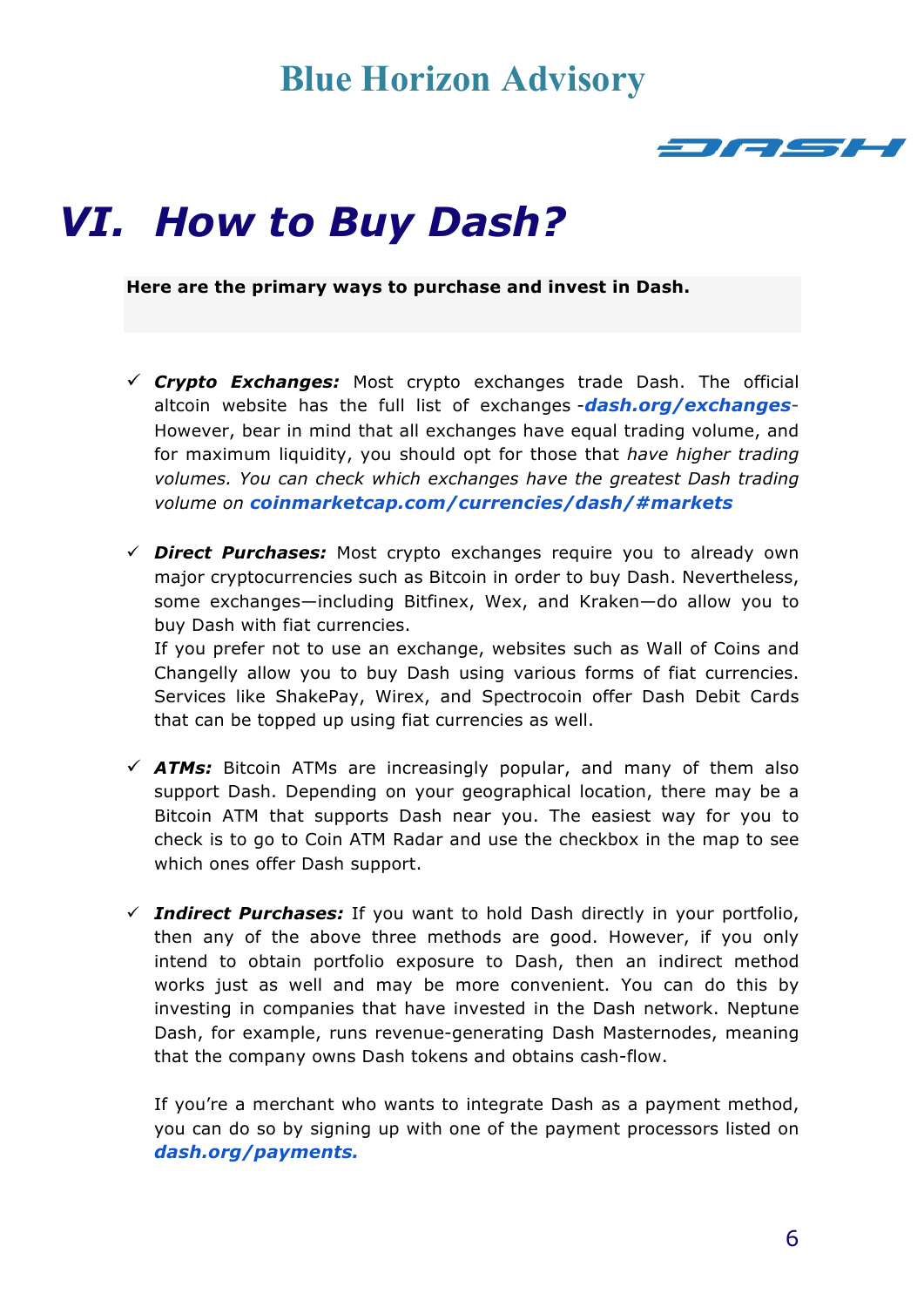

# *VII. CryptalDash*

*CryptalDash is a robust crypto exchange and trading platform equipped with institutional grade matching engine and third-party crypto exchanges order routing capabilities. All under one dashboard, enabling a seamless trading experience.*

#### § **How Does It Work?**

CryptalDash not only can do cross trade Crypto Assets locally but can also trade cross-platform which allows finding the right price.

This Platform has a matching machine of the advanced. CryptalDash is the exchange of currency that is reliable and easy to use. Because it has the ability of integration to the stock exchange of crypto third party.

This allows the user to do trading smoothly between several exchanges at once and open up opportunities to find the right price (arbitrage).

CryptalDash offers interface single access of leading and tools that are sophisticated users of crypto and institutional traders. This Platform uses cutting-edge Technology advanced & Premium Service, such as Open API, Contract Smart, The Big Book Distributed, Digital signatures, Recording advanced and accurate, etc…

#### § **Why Join CryptalDash?**

Because the platform brings a real Added Value to the Users by Providing:

- $\checkmark$  Institutional grade trading platform and state of the art matching engine, Aggregating retail, and institutional liquidity pools.
- $\checkmark$  Useful applications that will influence technology adoption rates, with tools and technologies to effectively integrate various platforms into one intuitive, familiar interface, tools for cross-platform, real-time execution.